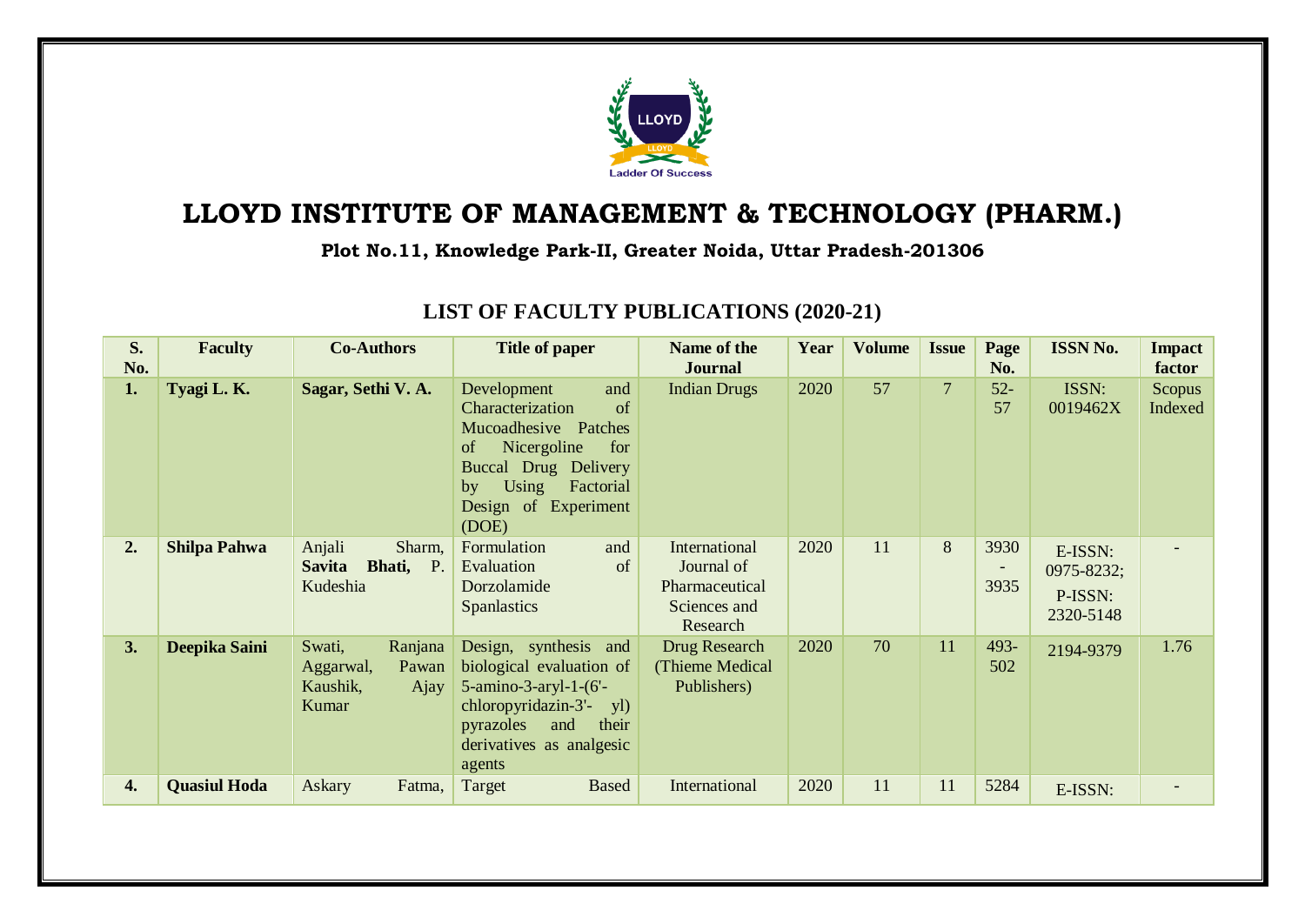|    |                                  | Pahwa,<br><b>Shilpa</b><br><b>Chitra Gupta</b>  | Pharmacological<br>Approaches for<br>Drug<br>Development<br>Against<br>Novel Corona<br>Virus<br>$(Covid-19)$                                                                  | Journal of<br>Pharmaceutical<br>Sciences and<br>Research                                |              |                |    | $\overline{\phantom{a}}$<br>5289 | 0975-8232;<br>P-ISSN:<br>2320-5148            |                   |
|----|----------------------------------|-------------------------------------------------|-------------------------------------------------------------------------------------------------------------------------------------------------------------------------------|-----------------------------------------------------------------------------------------|--------------|----------------|----|----------------------------------|-----------------------------------------------|-------------------|
| 5. | <b>Nisha Gupta</b>               | <b>Nishu</b><br>Saini,<br><b>Vandana Arora</b>  | Solid<br>Lipid<br>Nanoparticles<br>for<br>Antifungal<br>Drug<br><b>Delivery System</b>                                                                                        | International<br>Journal of<br>Engineering<br><b>Applied Sciences</b><br>and Technology | 2020         | $\overline{4}$ | 11 | $343-$<br>355                    | SSN No.<br>2455-2143                          |                   |
| 6. | <b>Deepanmol</b><br><b>Singh</b> | R.<br>Singh,<br>J <sub>r</sub><br>Upadhyay      | Assissted<br><b>DoE</b><br>UV-<br>Visible<br>Spectrophotometric<br>Development<br>Method<br>Critical<br>Factor<br>for<br>Estimation Involved in<br>Norfloxacin<br>Degradation | International<br>Journal of<br>Pharmaceutical<br>Sciences and<br>Research               | 2020         | 11             | 12 | 6289<br>6296                     | E-ISSN:<br>0975-8232;<br>P-ISSN:<br>2320-5148 |                   |
| 7. | <b>Shilpa Pahwa</b>              | Pathak,<br><b>Divya</b><br><b>Shivani Singh</b> | Formulation<br>and<br>evaluation<br>of<br>Sago-<br>Starch film containing<br>Lavocetrizine<br>dihydrochloride                                                                 | International<br>Journal of<br>Pharmaceutical<br>Sciences and<br>Research               | Acce<br>pted |                |    |                                  |                                               |                   |
| 8. | Tyagi L.K.                       | Fakhrun, Gupta C.,<br>and                       | Design of experiment<br>(DOE) based study of<br>factors affecting the UV<br>absorption<br>of<br>hydrochlorothiazide                                                           | <b>Indian Drugs</b>                                                                     | Acce<br>pted |                |    |                                  |                                               | Scopus<br>Indexed |
| 9. | <b>Shilpi Chauhan</b>            | Ashwani Kumar                                   | Pancreatic<br>lipase<br>inhibitors:<br>The<br>road<br>voyaged and successes                                                                                                   | <b>Life Sciences</b><br>(Elsevier)                                                      | Acce<br>pted |                |    |                                  |                                               | 3.6               |